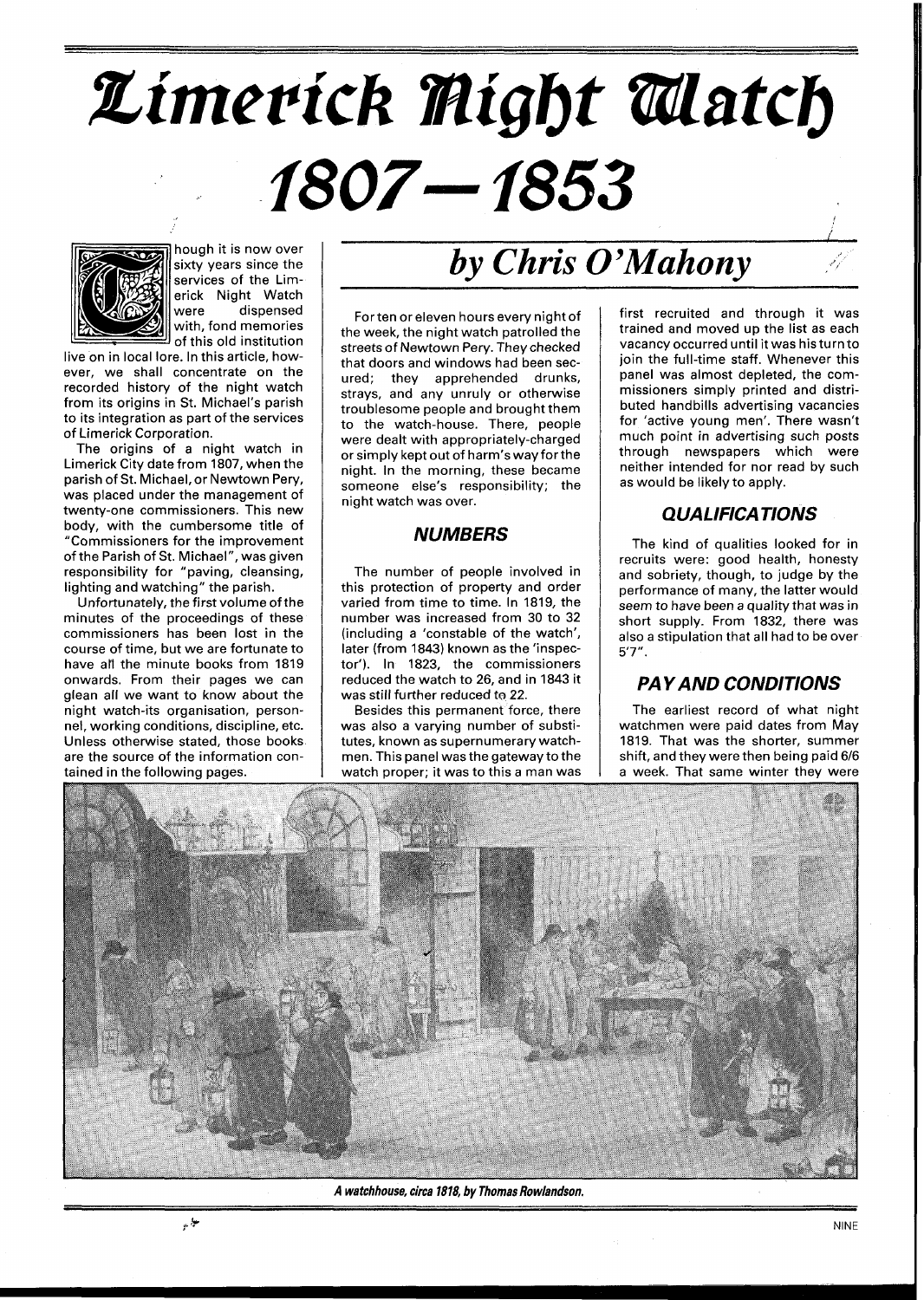paid 818 for the longer shift, but in the following spring the watchmen themselves asked for their pay to be levelled off at 71- a week all year round. Fifteen years later, they received an increase of 11- a week, but when they asked for another rise in 1837, they were told: "any man who is not satisfied with the present rate of pay is at liberty to resign". By 1845, they were still earning as little as 819 for a 70 hour week.

With the job came a free top coat, replaced every two years, and a hat. There was also the famous watchman's pole. In the early days this was quite a long pole, and it had a sharp \*spear-like head or, sometimes, an equally sharp hook at the end of it. Surprisingly, it was not until 1837 that anyone drew attention to what was termed "the formidable nature" of watchmen's poles. In that year, "to lessen the risk of injury to prisoners", the commissioners ordered a new pole to be designed. It was to have a copper ring at each end and no hook or spear, "so that they might be sufficiently effective, yet less deadly". The concern for the safety of the prisoners was not unfounded; before the new poles had been delivered, one of the watchmen fractured a man's skull with his pole and had to be discharged when he was convicted of manslaughter.

The watchmen also received free medical attention. At first they went to a local apothecary, who supplied their \*medicines at the expense of the commissioners; in 1828, apothecary John Hogan received £13.18.5. for the supply of medicines since 1825. From that year on, however, the men were treated free at the City Dispensary.

When a man was off sick, he generally received about half-pay. One hasto say 'about' as the commissioners would seem to have exercised a certain amount of discretion in this as in other matters. Thus, for example, when one man was very ill and his doctor reported that his only chance was to go to the seaside, the commissioners gave the man £1. Retirement brought a gratuity which could vary according to one's term of service or whether one already had an army pension. One man even got a pension: James Sullivan had given 20 years' service when he retired disabled in 1830; he was awarded 6d a day for life. A man with that kind of service could normally expect a once off gratuity of £5.

Retirement was not always voluntary, but early retirement due to illhealth generally brought a gratuity. Then, too, cutbacks brought redundancies. The six men who were discharged In 1823 received £1 each. But the four men discharged in 1843 got £4 each. One has the impression that in the first cutback, those with very short terms of service were let go, while in that of 1843 the layoffs look more like early retire-<br>the layoffs look more like early retire-<br>ment.



A watchman in the late eighteenth century. **•** 

Naturally, the constable of the watch was paid more than the men. In 1819 his salary was £29.11.6 a year, or  $11/4\frac{1}{2}$ a week. The constable then was the unfortunate John Herbert, the only constable ever to have been sacked. One night in 1820, a party entered Swinburne's Hotel to arrest a swindler. John was posted at the man's window to prevent escape in that direction, but the man's wife slipped him "a gold watch and seals" and John turned a blind eye as the swindler escaped through the window. Several people gave evidence of having witnessed this little transaction and John Herbert was sacked. One noted that his successor, James Johnson, received a bonus of f 10 every year; maybe honesty needed a little encouragement!

For reasons which we shall discuss presently there was a very high turnover in the nightwatch. To this the constables were an exception. When ill-health forced him to retire in 1830, Johnson (or Johnston, as he is sometimes called) was on 14/- a week, and there were 17 candidates ready to fill his shoes. His successor was 42 year no shoos. The successor was 42 year.<br>
old James Corneal. By 1834, his pay<br>
had risen to f1 a week. In 1836, a subconstable was added to the watch establishment at 10/6 a week, a post which was abolished in the 1843 restructuring. In 1836, Corneal had to retire through ill-health, and was succeeded by Timothy Kerin at £40 a year. This marked a temporary drop in salary; two years later, it was raised to £50 a year in recognition of hisefficiency. In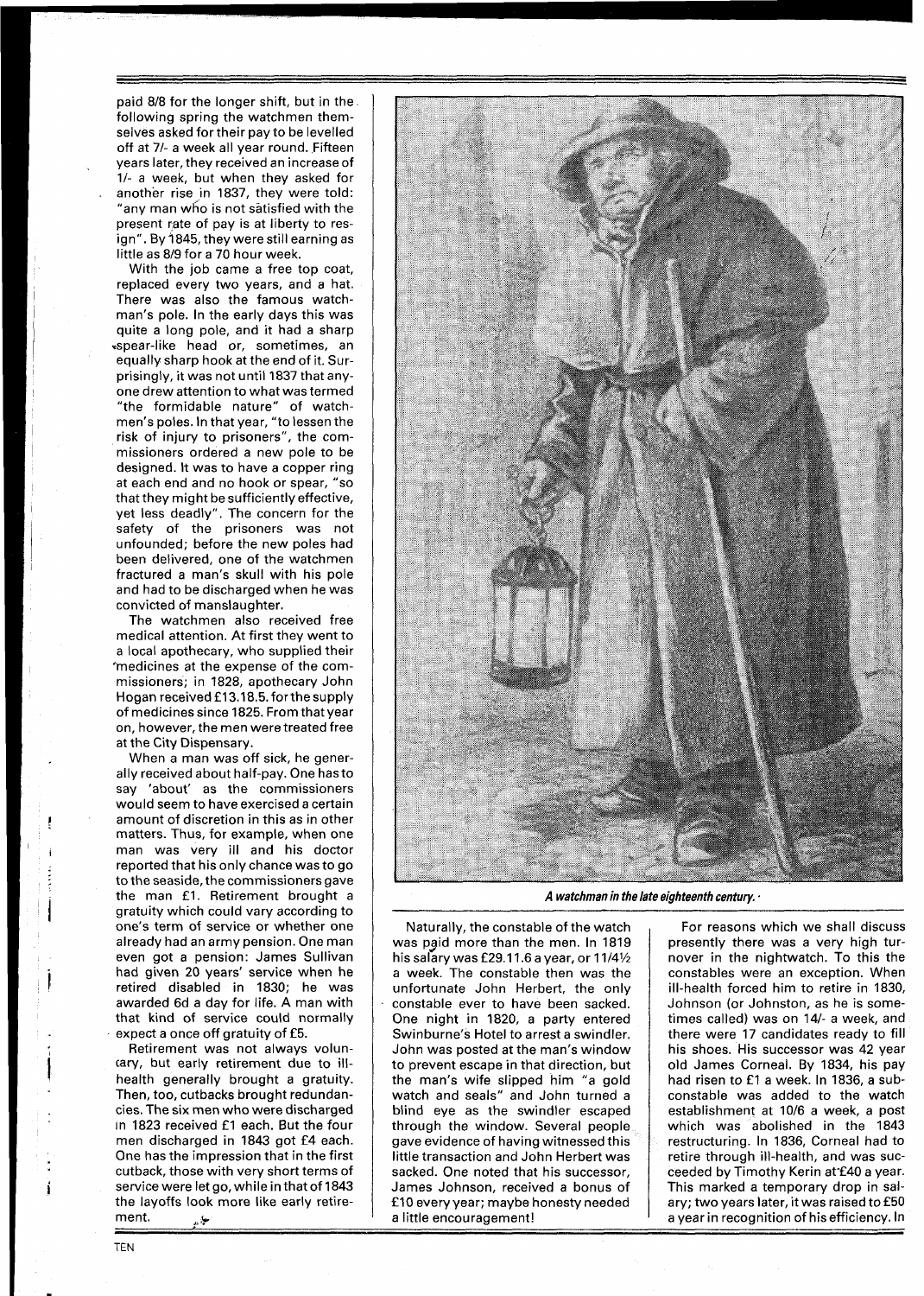1843, his successor, David Boyd, the first to be called 'inspector', was back to £40.

#### **DISCIPLINE**

The night shift on the streets of Limerick was long and lonely; for much of the year, it could be dark and cold as well. The watchman had a fairly short beat to cover  $-\sqrt{n}$ aybe two or three  $blocks - and he didn't spend the whole$ night walking up and down. He had a little collapsible box, reminiscent of the bathing boxes one saw on beaches long ago, in which he could sit when things were quiet. The cold encouraged men to seek some heat in a nearby hostlery and, not infrequently, some liquid refreshment as well. It was all too easy to fall asleep if you returned to your post thus warmed and refreshed, maybe with a few drinks more aboard than you intended having in the first place. When this happened, there were usually some youngsters about who delighted in sneaking up on a sleeping watchman and stealing his pole.

That little picture summarises most of the things which could get a watchman into trouble: falling asleep at his post, being drunk on duty, having his pole stolen, leaving his post. To fight these failings, the commissioners were very strict about discipline. A first complaint did not bring dismissal, but repeats invariably did, so turnover in the force was quite high in the 1820s. In the 1830s, the commissioners tried to make greater use of suspensions and fines; that cut down on the wastage, but other measures became necessary as well - measures designed to prevent lapses rather than punish them. These measures were organisational, and we shall return to them, but first let's look a little more closely at how some of the above failings were dealt with.

Drink was a major enemy at all times. The commissioners were very concerned about this. Apparently, an unwelcome side-effect was that the watchmen were not too anxious to enforce pub closing times: in 1839 the Mayor of Limerick formally complained to the commissioners that the watchmen "encourage and countenance the sale of sirituous liquors at a late hour of the night by the disorderly publicans". Six months later, however, the watchmen surprised the commissioners by requesting expenses to go to Cork "where they propose to take the pledge against all intoxicating liquors". Those were the days of Fr. Mathew's great crusade, and the commissioners were delighted to pay the men's expenses: they ordered "that to encourage sobriety and temperance, each man be allowed 5/- on the production of his medal and card; and this order to extend to those who have already visited Cork for the above pur-

-+

pose". They were so delighted, in fact, that the following month they extended this order to include the street sweepers as well!

Being absent from one's post was a rather vague charge, in the sense that one would have thought it mattered why one was absent. It took a while for the regulations to take reasons into account; being absent was a serious matter and that was that. Take the case of Morty Sweeny, for example. In 1833, he left his post to go for a drink with John O'Mahony and was subsequently accused of stealing some money from him. He was dismissed. Later, the truth of the accusation of theft was challenged, but the commissioners regarded this as irrelevant to the dismissal; leaving his post was sufficient grounds for dismissal whether he had stolen anything or not.



Cell door at the Limerick Watchhouse, in the base**ment of the City Hall, Watchhouse Lane.** 

The commissioners were not unreasonable men; thev did try to find out why a man was absent and took account of his reasons. A man who escorted a drunken sailor back to his ship got off with a warning. Pat Noonan escaped dismissal when he was seen coming out of a house of ill-repute, when he explained that he had gone in to light a gentleman's cigar; he was fined 316 instead, and a further charge of asking the man for a cigar was dropped.

But the man who changed the regulations was **the** man who simply admitted to a call of nature, and no one thought of that until 1836! The commissioners "resolved that henceforth when it became necessary for any watchman to leave his post from urgent and pressing calls, he shall communicate his intention to the watchman on the next beat".

By 1836, of course, the commissioners had become much more sophisticated in their preventative approach to discipline. In February of that year, continuous inspection was introduced. The constable and subconstable had to make three rounds of inspection each night in order to ensure that every

man was visited at his post six times a night. To further ensure that this was actually done, the two constables were issued with 75 'tin tickets'. They handed one to every man they visited, and the men had to hand them up atthe commissioners' office at 2 p.m. next day.

## **EXTENSIONS** )

It is clear from a report published in 1833 on the functioning of various Irish corporations that Limerick Corporation had no night watch. There were some, however, who admired the idea and adopted it. The parishioners of St. John's parish organised a night watch through their vestry, and in 1830 the Collector of Excise appointed a watchman to look after the Excise Stores in Henry Street and asked the constable of the watch to supervise him.

Another extension of the idea was the introduction of a day watch in St. Michael's Parish from 1835 to 1843. There is no discussion of this step in the records; just an order, in November 1835, stating that "for better regulating the parish" five active young men who could read and write were to "be appointed with the present street keeper to act as day police and street keepers". Their duties and uniform were to be modelled on those of the London Police. Their pay was 7/- a week.

Almost nothing is known of this short-lived institution. One is surprised, in fact, that it should have existed at all, when there was a force of constabulary in the city. The most likely explanation for its existence is simple enough. The constabulary was funded from the Grand Jury Cess. The Commissioners of St. Michael's Parish were not liable for that cess and the constabulary therefore paid little if any attention to the parish, whereupon the commissioners appointed their own. This explanation is gleaned from the fact that as soon as the Commissioners became liable for Grand Jury Cess in 1843, they dispensed with the day watch and asked the constabulary to patrol the parish by day.

A more interesting development involving the night watch was the introduction of a fire fighting service. Prior to 1842, fire fighting services were provided by the insurance companies. Usually these looked after their own clients, but one of them was supplying the city (presumably that part of it under the Corporation) with a fire engine on a contract basis as early as 1835, if not earlier. This was the Sun Insurance Company.

Early in 1835, the commissioners began to explore the possibility of having a parish service. They thought the insurance companies would welcome the idea and contribute to its establish-